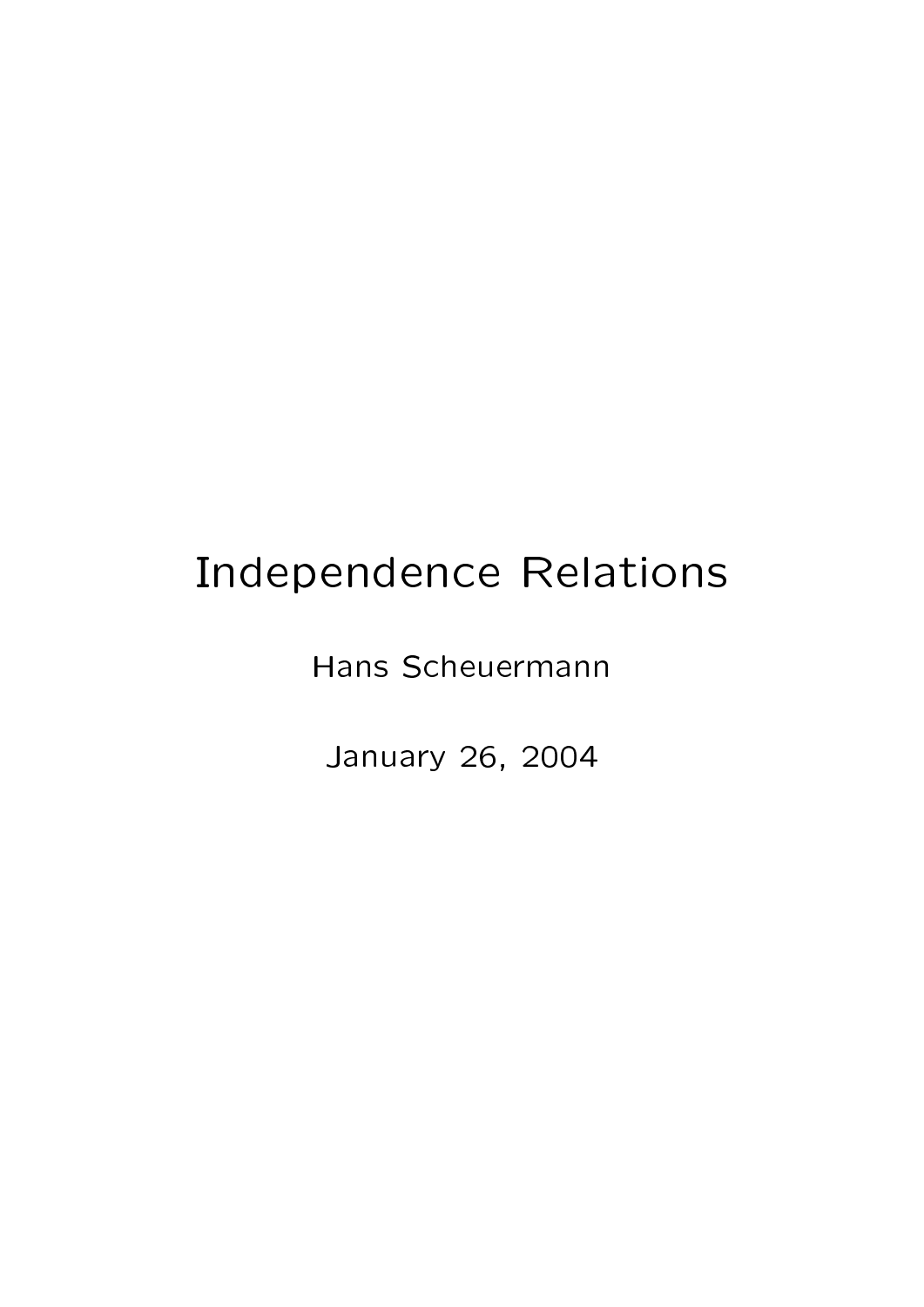## Organisation

| $\bullet$ Examples                               | (3 slides)          |
|--------------------------------------------------|---------------------|
| • Preview                                        | $(1 \text{ slide})$ |
| • Axioms of Independence                         | $(5 \; s$ lides)    |
| • $b$ -Forking Independence $\Box$ <sup>p</sup>  | $(2 \; slides)$     |
| • Proof of Theorem on $\mathcal{L}^{\mathsf{p}}$ | $(5 \; slides)$     |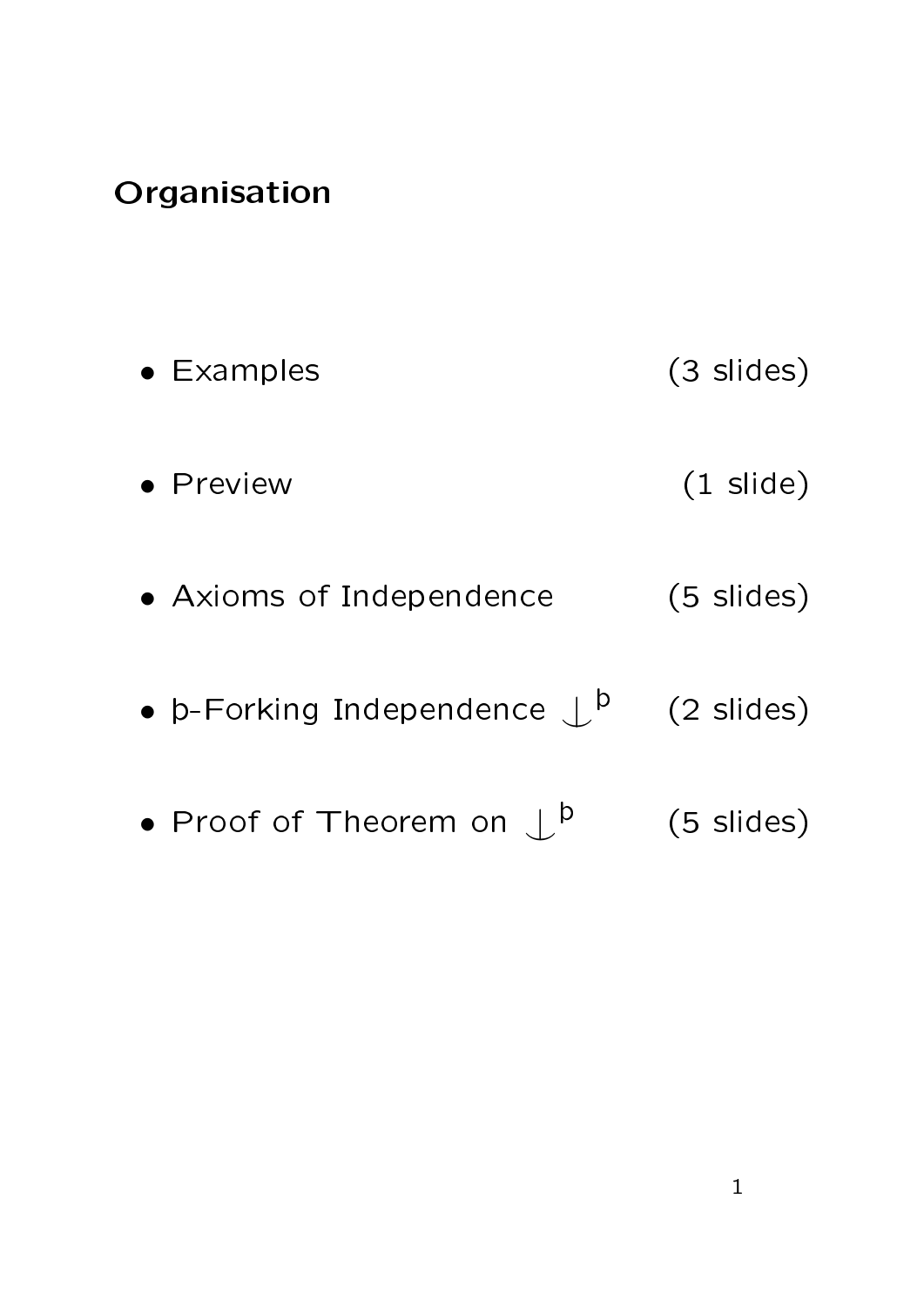## Examples  $(1/3)$

## Vector space

A, B, C sets of vectors.  $\langle AB \rangle$  = span of  $A \cup B$ .

$$
A \underset{C}{\downarrow} B \quad : \Leftrightarrow \quad \langle AC \rangle \cap \langle BC \rangle = \langle C \rangle
$$

$$
\Leftrightarrow \quad \begin{cases} \bar{a} \in A \text{ lin. indep.} / \langle C \rangle \\ \Rightarrow \bar{a} \text{ lin. indep.} / \langle BC \rangle \end{cases}
$$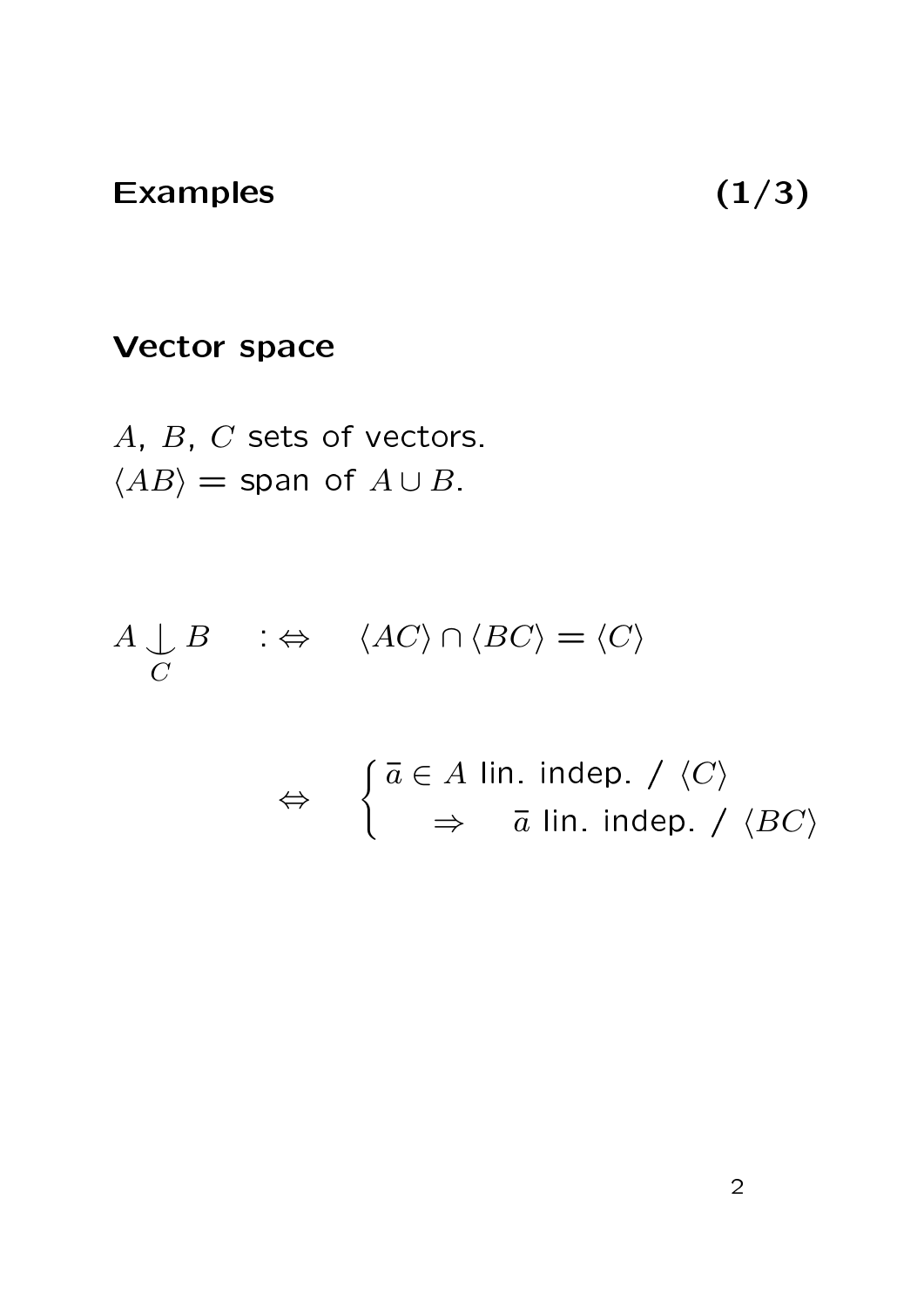### Algebraically closed field

 $A$ ,  $B$ ,  $C$  sets of field elements. acl( $AB$ ) = smallest alg. closed field  $\supseteq A \cup B$ .

$$
A \cup_{C} B : \Leftrightarrow \begin{cases} \bar{a} \in A \text{ alg. indep.} / \text{acl}(C) \\ \Rightarrow \bar{a} \text{ alg. indep.} / \text{acl}(BC) \end{cases}
$$

 $\Rightarrow$  acl(AC) ∩ acl(BC) = acl(C)

More complicatednot `modular' !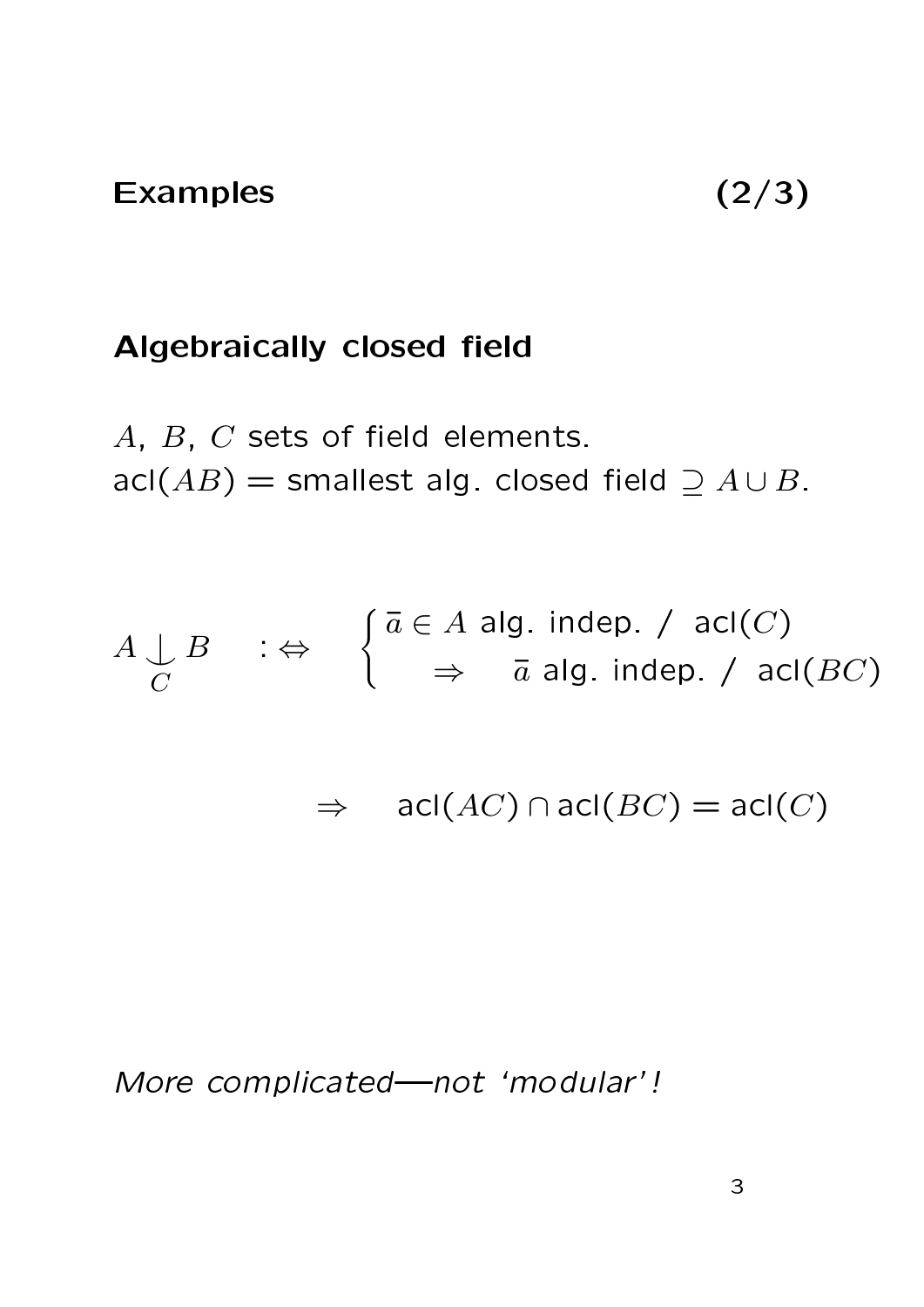## Everywhere infinite forest

Disjoint union of infinitely many unordered trees.

Each tree vertex has infinite degree.

A, B, C sets of vertices.  $d(a, conv(B)) =$  distance between a and the convex hull of B. (May be  $\infty$ !)

$$
A \bigcup_C B \quad \Leftrightarrow \quad \begin{cases} d(a, \text{conv}(BC)) = d(a, \text{conv}(C)) \\ \text{for all } a \in A \end{cases}
$$

 $\Rightarrow$  conv(AC) ∩ conv(BC) = conv(C)

There is no such thing as a basis!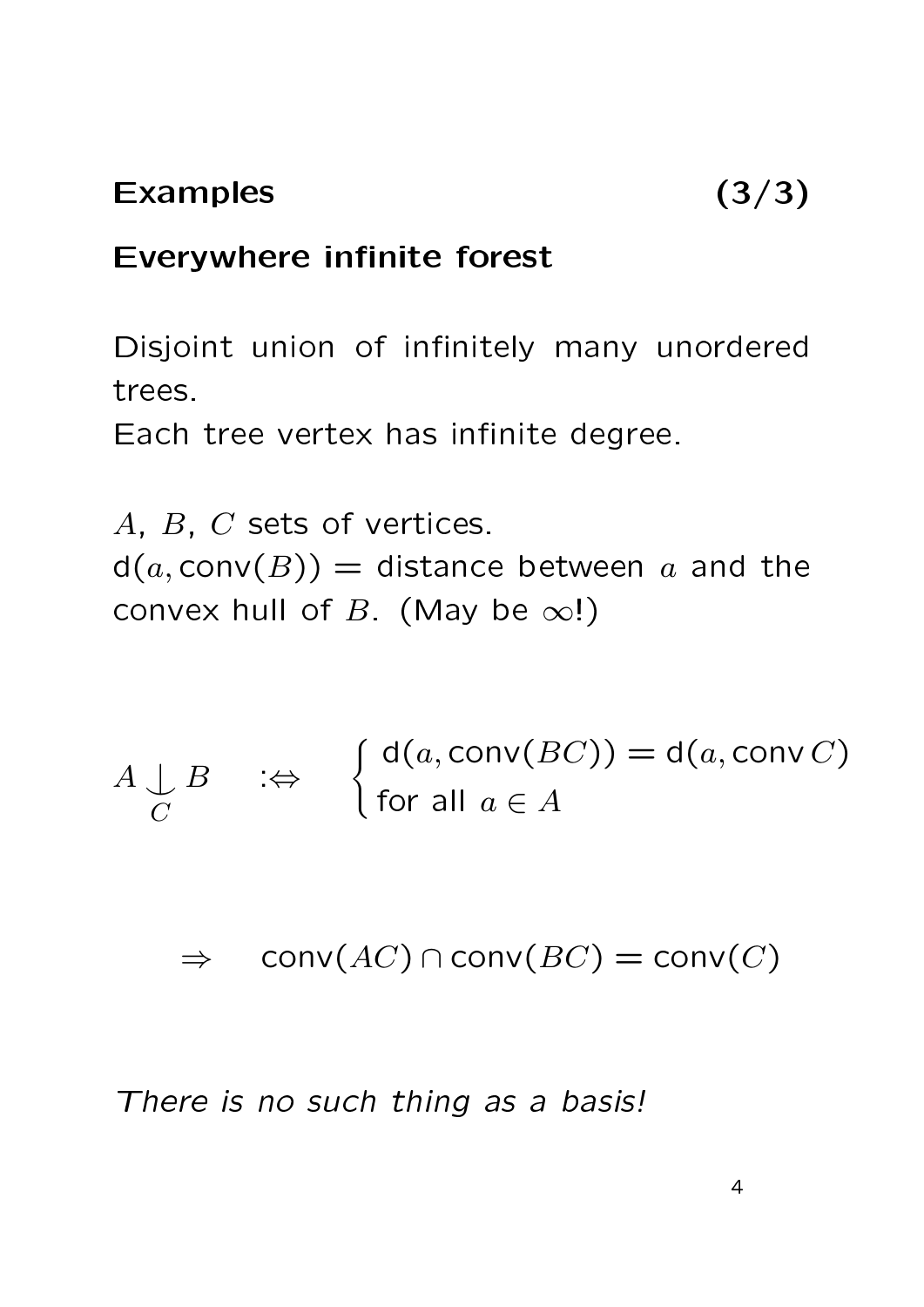## Preview

- 10 axioms for 'independence relations'.
- Definition of  $\downarrow^{\flat}$ .

• Theorem  $T$  complete consistent first-order theory.  $\exists$  independence relation for  $T$  $\Rightarrow$   $\perp^{\flat}$  is an independence relation.

- Proof outline.
- Proof details.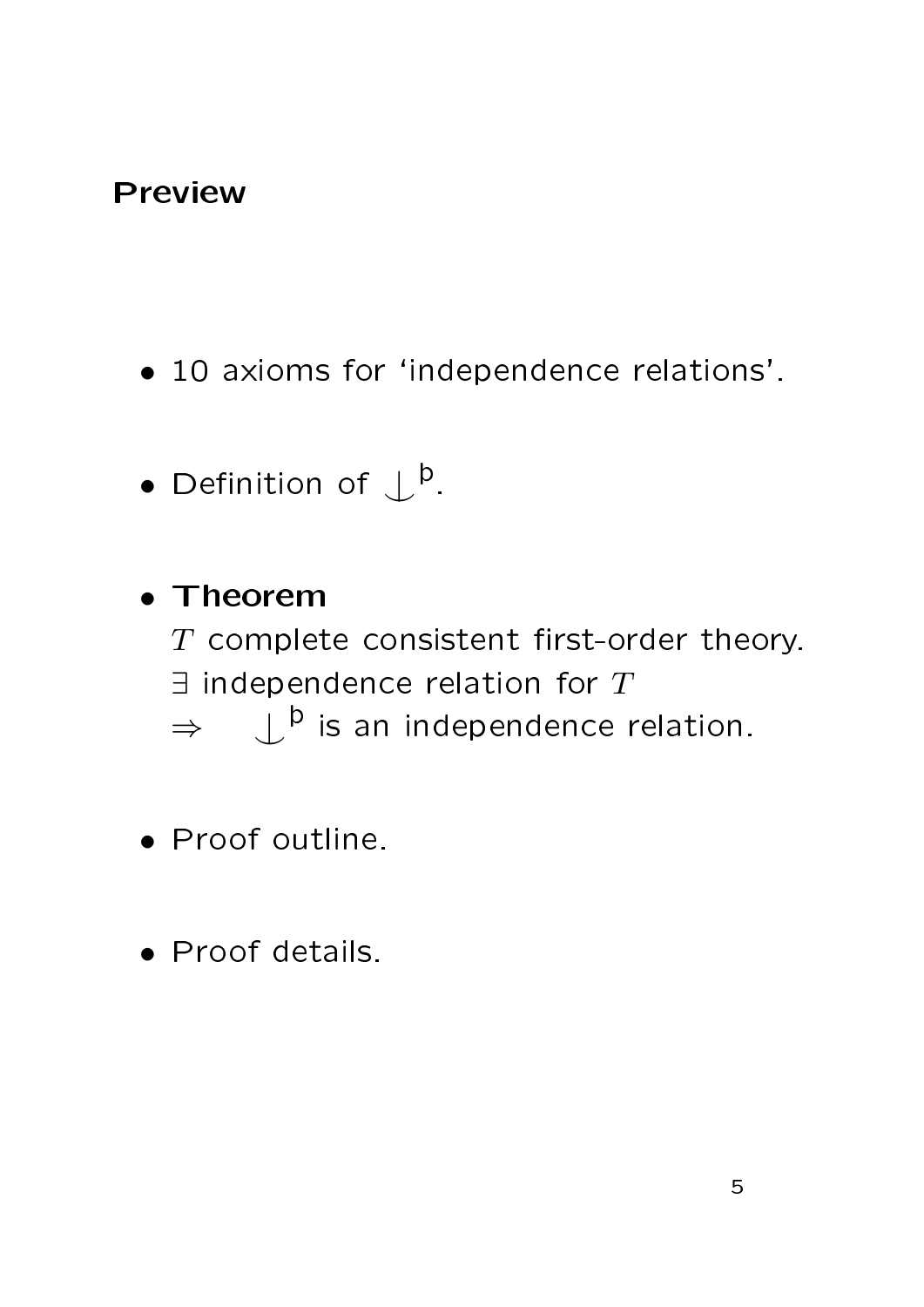## Axioms of Independence  $(1/5)$

 $T$  is a complete consistent first-order theory.  $T$  has a big and homogeneous model.

Independence relation  $A\bigcup_C B$ :

#### (invariance)  $A\downarrow$  $\mathcal{C}$ B  $(A', B', C') \equiv (A, B, C)$  $\mathcal{L}$  $\overline{\mathcal{L}}$  $\int$  $\Rightarrow$  A'  $C'$  $B'$

(symmetry)

$$
\begin{array}{ccc}\nA & \downarrow & B & \Leftrightarrow & B & \downarrow & A \\
C & & & & C\n\end{array}
$$

. . .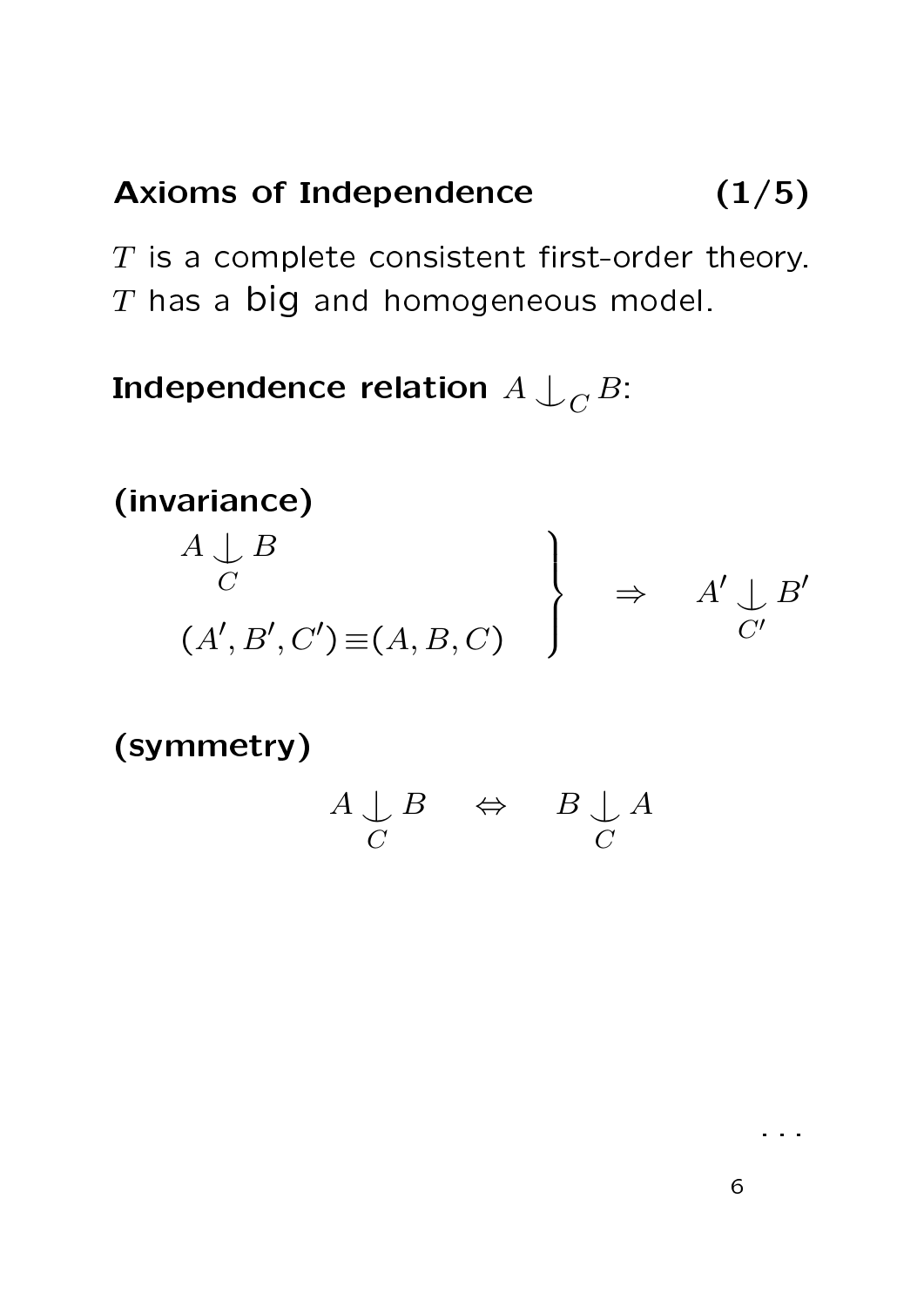(monotonicity)

\n
$$
\left.\begin{array}{c}\nA \perp B \\
C\n\end{array}\right\}\n\Rightarrow\nA_0 \perp B_0
$$
\n
$$
A_0 \subseteq A, B_0 \subseteq B
$$

## (finite character)

$$
A \underset{C}{\downarrow} B \Rightarrow \begin{cases} \exists \text{ finite } A_0 \subseteq A, B_0 \subseteq B: \\ A_0 \underset{C}{\downarrow} B_0 \end{cases}
$$

(anti-reflexivity)

$$
\begin{array}{ccc}\n a & \downarrow a & \Rightarrow & a \in \mathsf{acl}\,B. \\
 B\n \end{array}
$$

7

. . . . .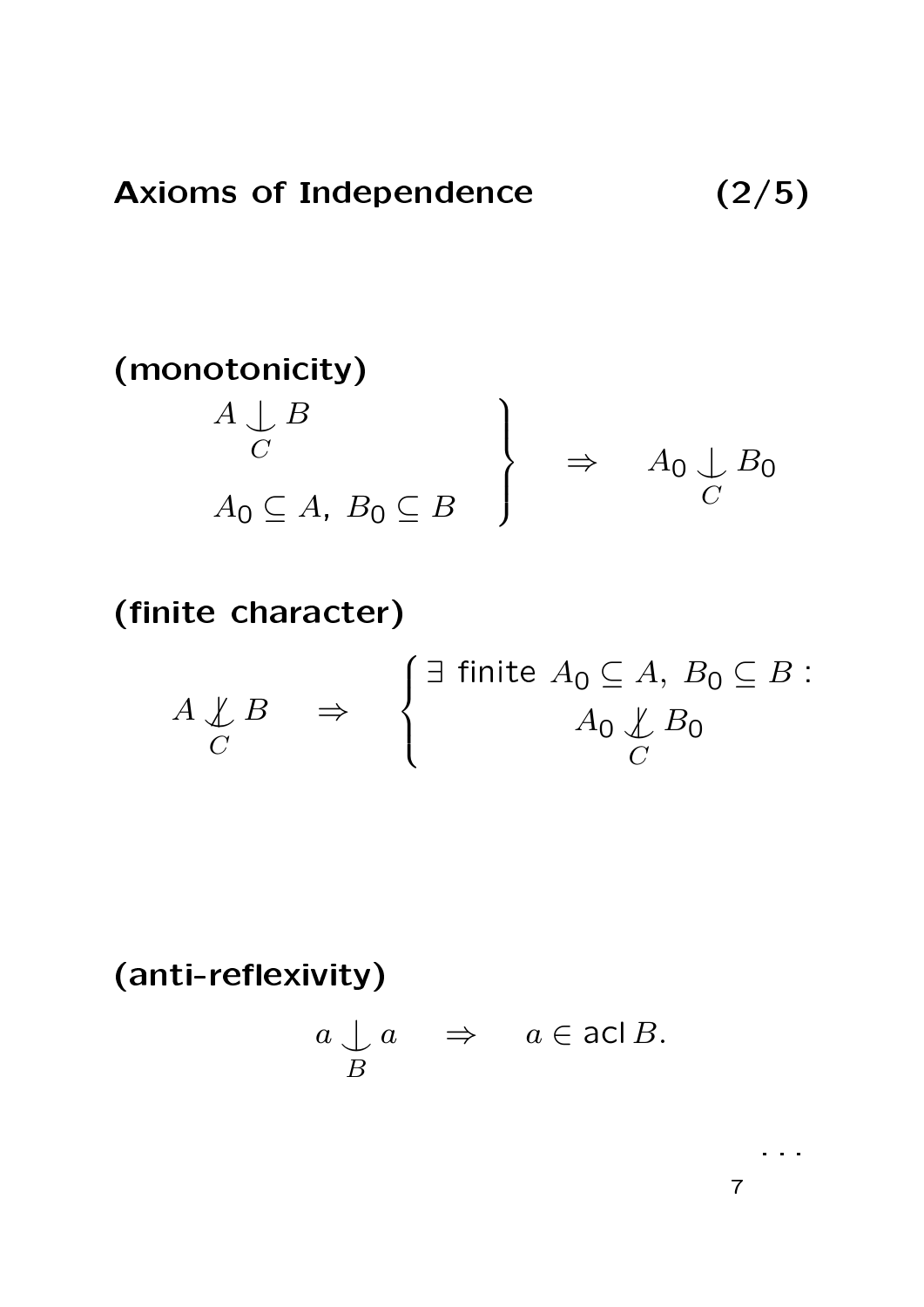(base monotonicity)

$$
\left.\begin{array}{c} A \cup B \\ C \\ B_0 \subseteq B \end{array}\right\} \Rightarrow A \cup_{B_0 C} B
$$

(transitivity)

$$
\begin{array}{c}\nB \downarrow A \\
CD \\
C \downarrow A \\
D\n\end{array}\n\bigg\} \Rightarrow BC \downarrow A
$$

8

. . .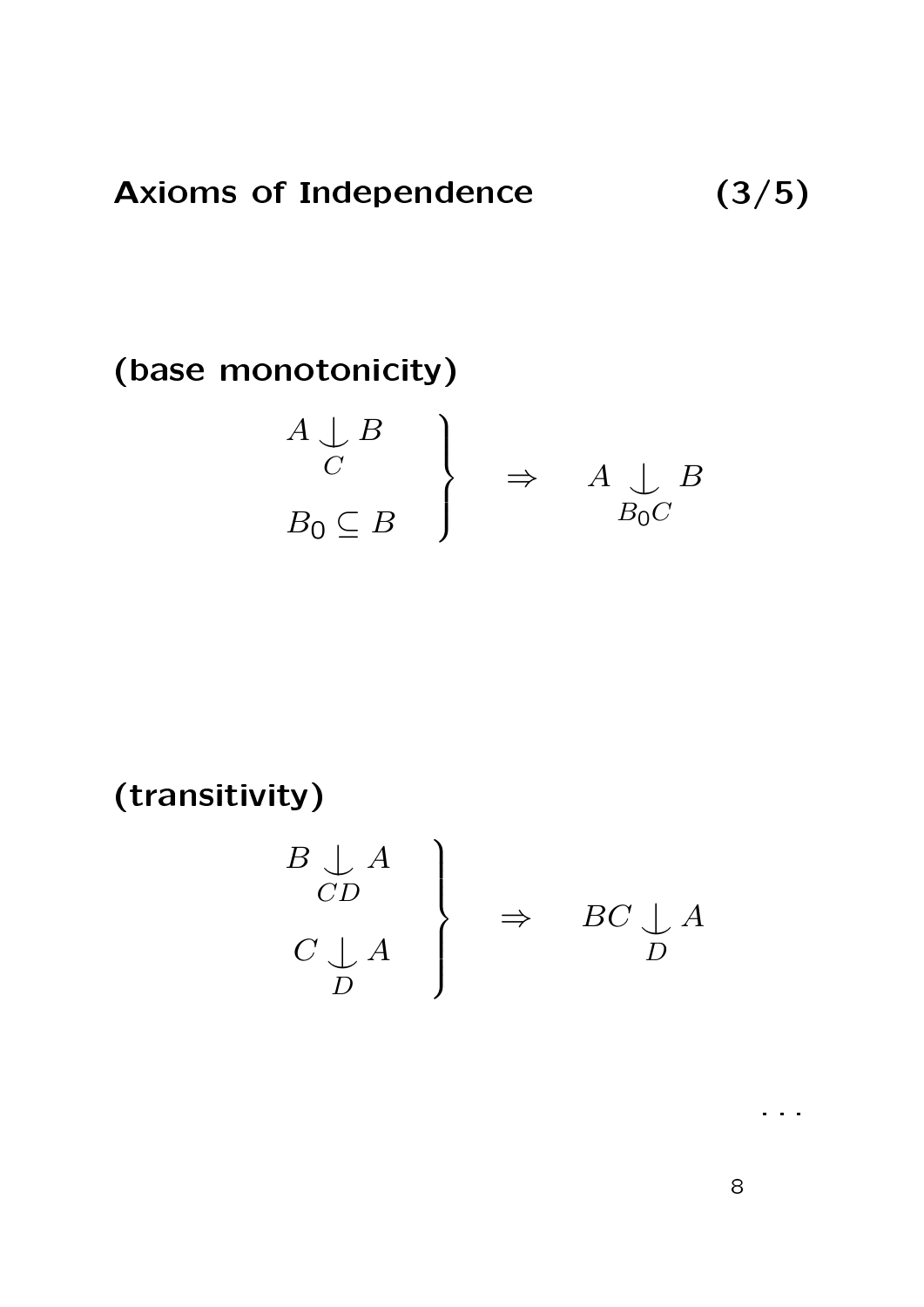$$
\begin{array}{ccc}\n\textbf{(existence)}\\
\forall A, B, C\\
\end{array}\n\qquad\n\left\{\n\begin{array}{c}\n\exists A' \equiv A : \\
A' \downarrow B. \\
C\n\end{array}\n\right.
$$

(extension)

$$
\left.\begin{array}{c} A \downarrow B \\ C \\ \hat{B} \supseteq B \end{array}\right\} \Rightarrow \left\{\begin{array}{c} \exists A' \equiv A : \\ \exists C' \stackrel{A}{BC} A : \\ A' \downarrow \hat{B} \\ C \end{array}\right\}
$$

$$
\left(\begin{array}{c}\n\Rightarrow \\
\Leftrightarrow \\
\end{array}\begin{array}{c}\n\exists \hat{B}' \equiv_{C} \hat{B} : \\
A \downarrow_{C} \hat{B}'\n\end{array}\right)
$$

. . .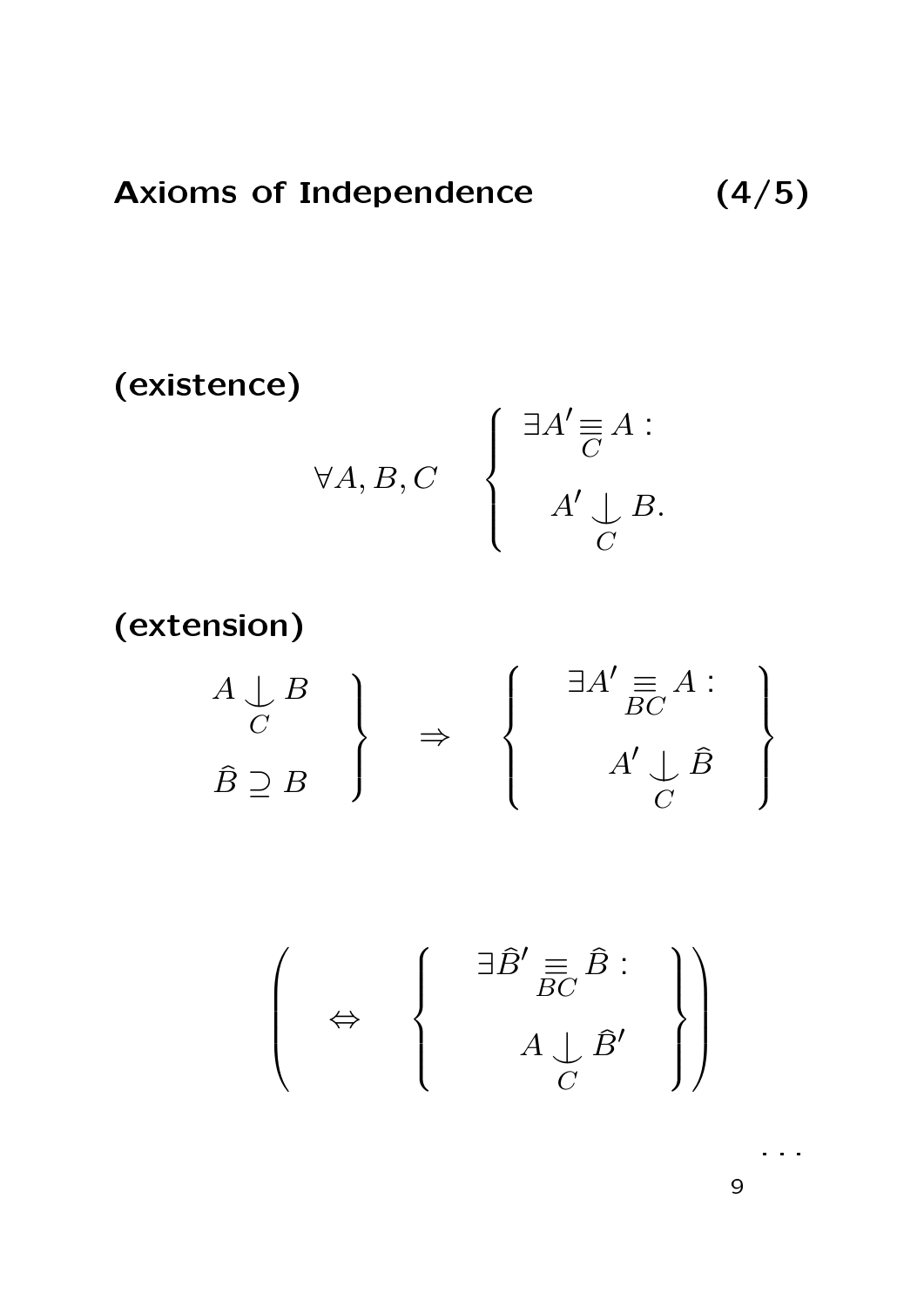(local character)

$$
\forall A, B \quad \exists C \subseteq B : \quad \left\{ \begin{array}{c} A \bigcup_{C} B \\ C \\ |C| < \kappa(|A|) \end{array} \right.
$$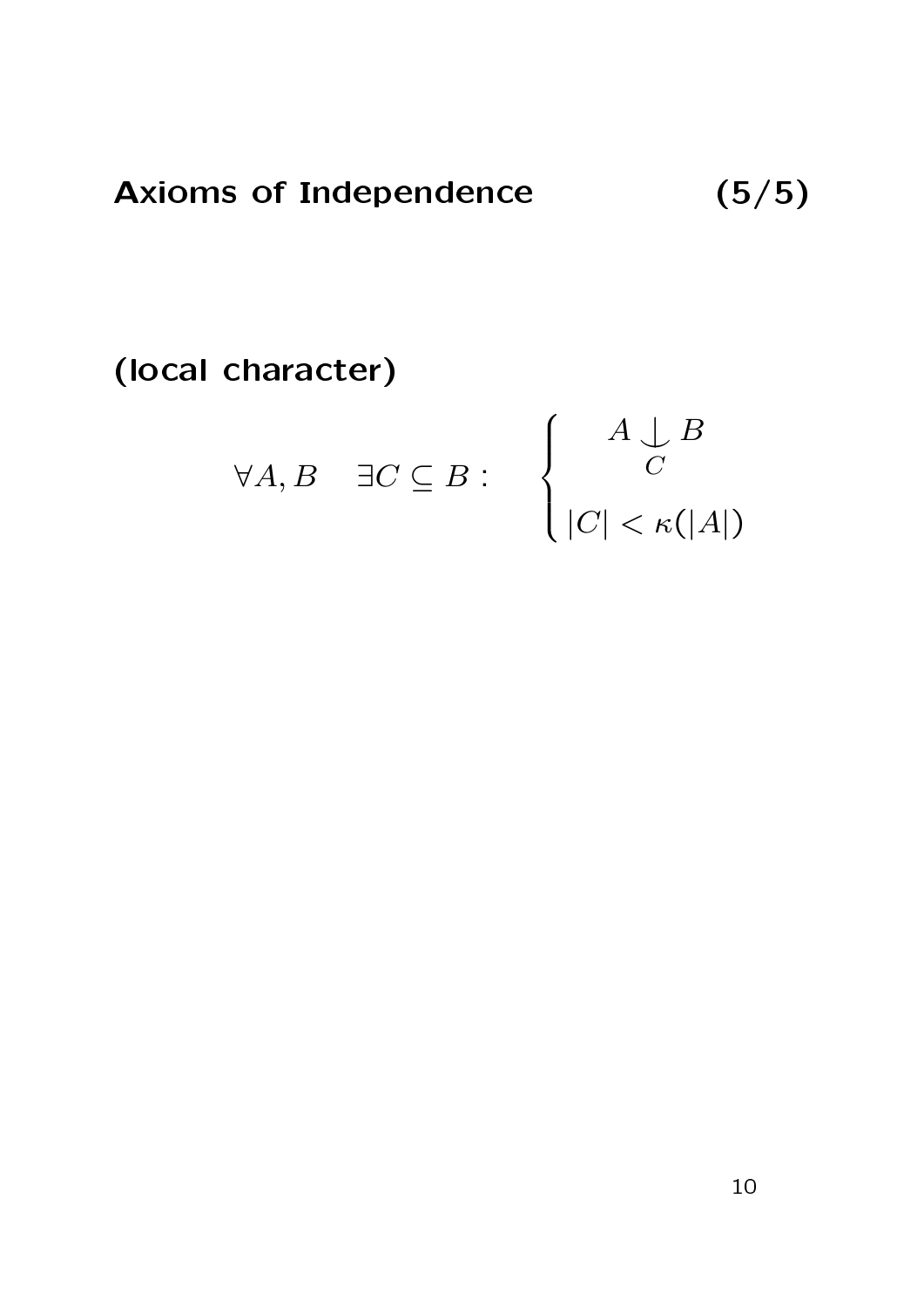þ-Forking Independence  $\mathop{\downarrow}\nolimits^\mathtt{b}$  $(1/2)$ Definition



Alf Onshuus: Thorn-forking in rosy theories (Berkeley 2002)

#### Theorem

If there is any independence relation at all, then  $\mathcal{L}^{\mathsf{b}}$  is one.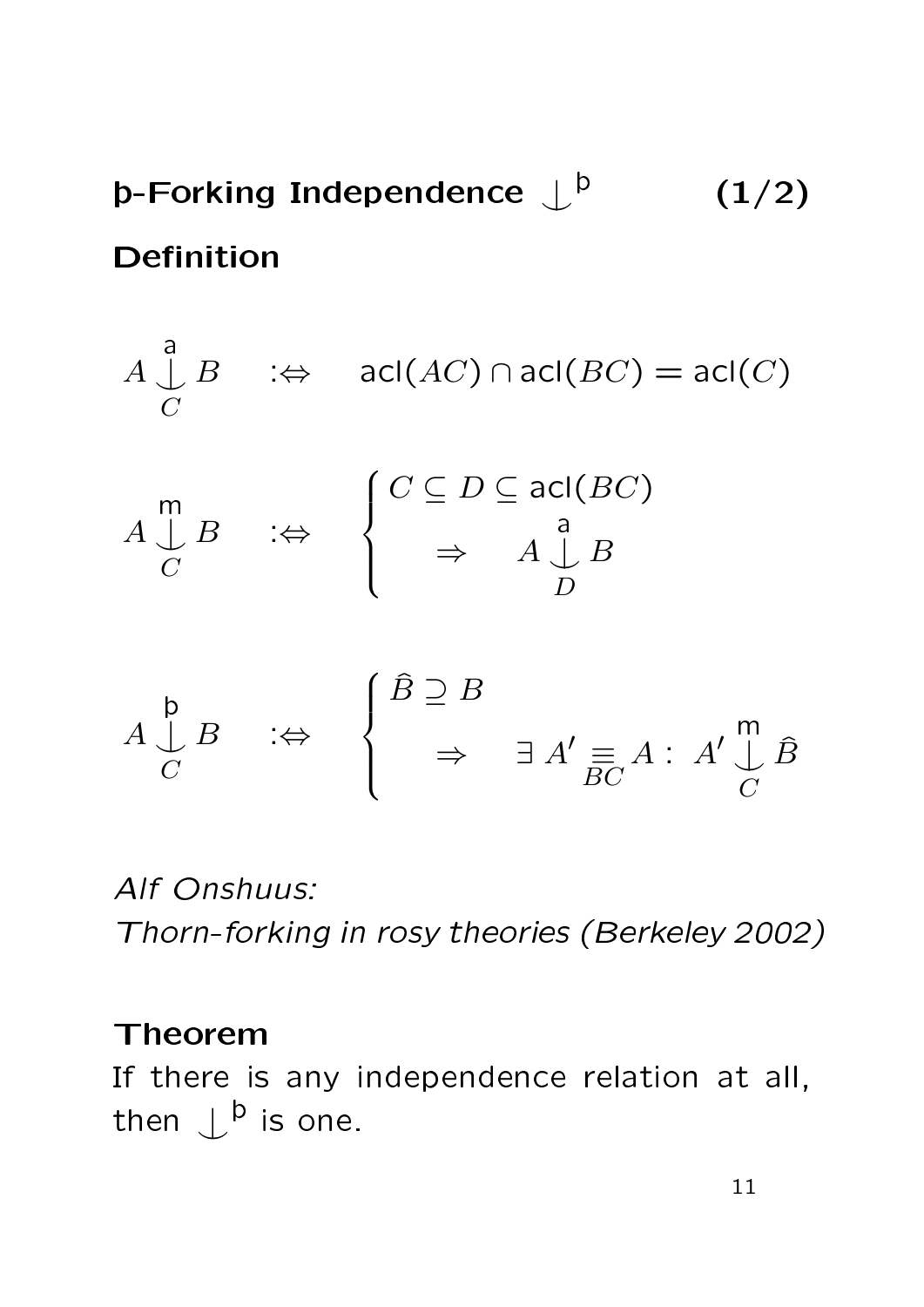# þ-Forking Independence  $\mathop{\downarrow}\nolimits^{\mathsf{b}}$  (2/2)

## Proof Outline

- 1. Delete existence and symmetry axioms they are redundant!
- 2.  $\int_a^b$  satisfies all axioms except: base monotonicity.
- 3.  $\mathcal{L}^{\mathsf{m}}$  satisfies all undeleted axioms except: extension, local character.
- 4.  $\mathcal{L}^{\, \mathsf{b}}$  satisfies all undeleted axioms except: local character.

S'pose there is an independence relation  $\Box$ . Easy:

$$
A \underset{C}{\downarrow} B \quad \Rightarrow \quad A \underset{C}{\overset{\mathfrak{p}}{\downarrow}} B.
$$

So  $\mathcal{L}^{\mathsf{b}}$  satisfies local character as well.  $\Box$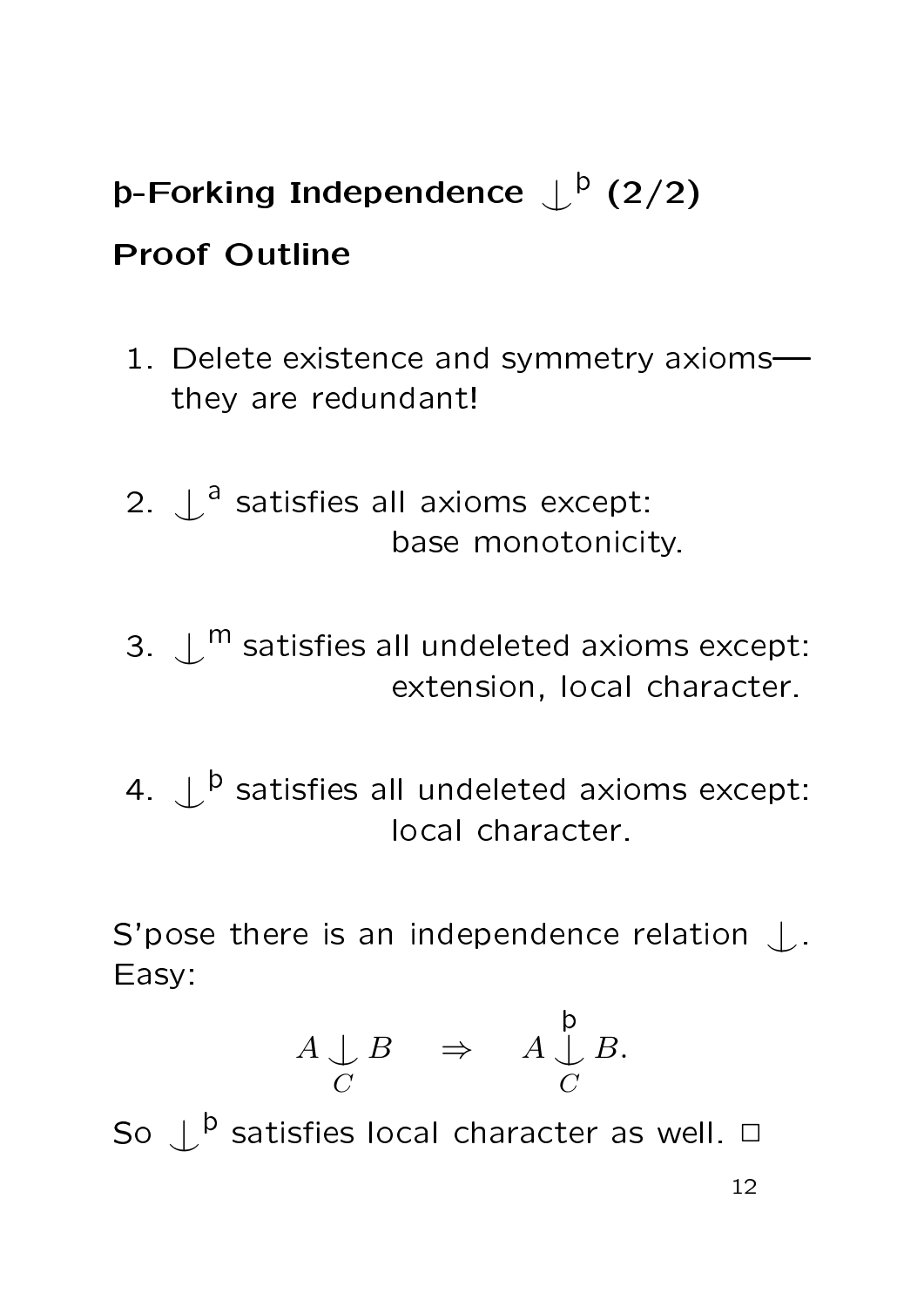#### Proof of Theorem (1/5)

#### 1a. Existence is redundant

(existence)

$$
\forall A, B, C \quad \left\{ \begin{array}{c} \exists A' \equiv A : \\ A' \sqcup_C B. \\ C \end{array} \right.
$$

Local character  $\Rightarrow A\bigcup_D C$  for some  $D\subseteq C.$ 

Base monotonicity  $\Rightarrow A\bigcup_C C$ .

Extension  $\Rightarrow \exists A' \equiv_C A$  such that  $A' \bigcup_C BC$ .

$$
Monotonicity \Rightarrow A' \downarrow_C B.
$$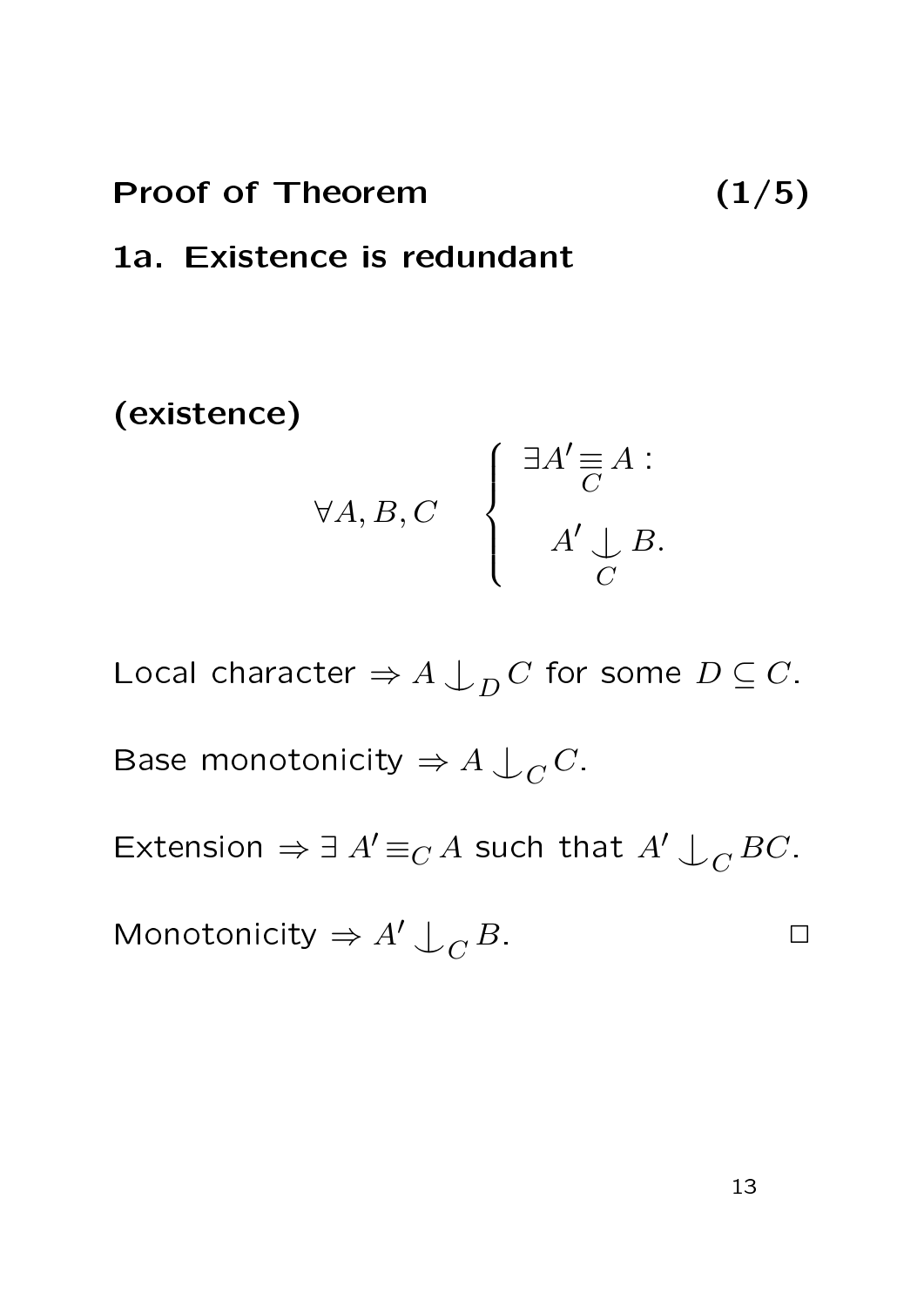#### Proof of Theorem (2/5)

## 1b. Symmetry is redundant

## (symmetry)

$$
\begin{array}{ccc}\nA & \downarrow & B & \Rightarrow & B & \downarrow & A \\
C & & & C & & \n\end{array}
$$

Enumerate  $A: \bar{a}_0$ . Let  $\kappa \geq \kappa(|B|)$  be regular.

Find  $BC$ -indiscernible sequence  $(\bar{a}_i)_{i<\kappa}$ such that  $\{\bar{a}_i\mid i<\lambda\}\downarrow_C \bar{a}_\lambda$  for  $\lambda<\kappa$ .

Local character  $\Rightarrow \exists D \subseteq C\{\overline{a}_i \mid i < \kappa\}$  s.t.  $B \bigcup_D C\{\overline{a}_i \mid i < \kappa\}$ .  $\kappa$  regular and  $|D| < \kappa$  $\Rightarrow D \subseteq C\{\bar{a}_i \mid i < \lambda\}$  for some  $\lambda < \kappa$  $\Rightarrow$   $B\bigcup_{C\{\bar{a}_i|i<\lambda\}}C\{\bar{a}_i\mid i<\kappa\}$  (base monot.)  $\Rightarrow B\bigcup_{C\{\bar{a}_i|i<\lambda\}}$ (monotonicity)  $\Rightarrow B\bigcup_C$ (transitivity)  $\Rightarrow B\bigcup_C$  $(invariance)$   $\square$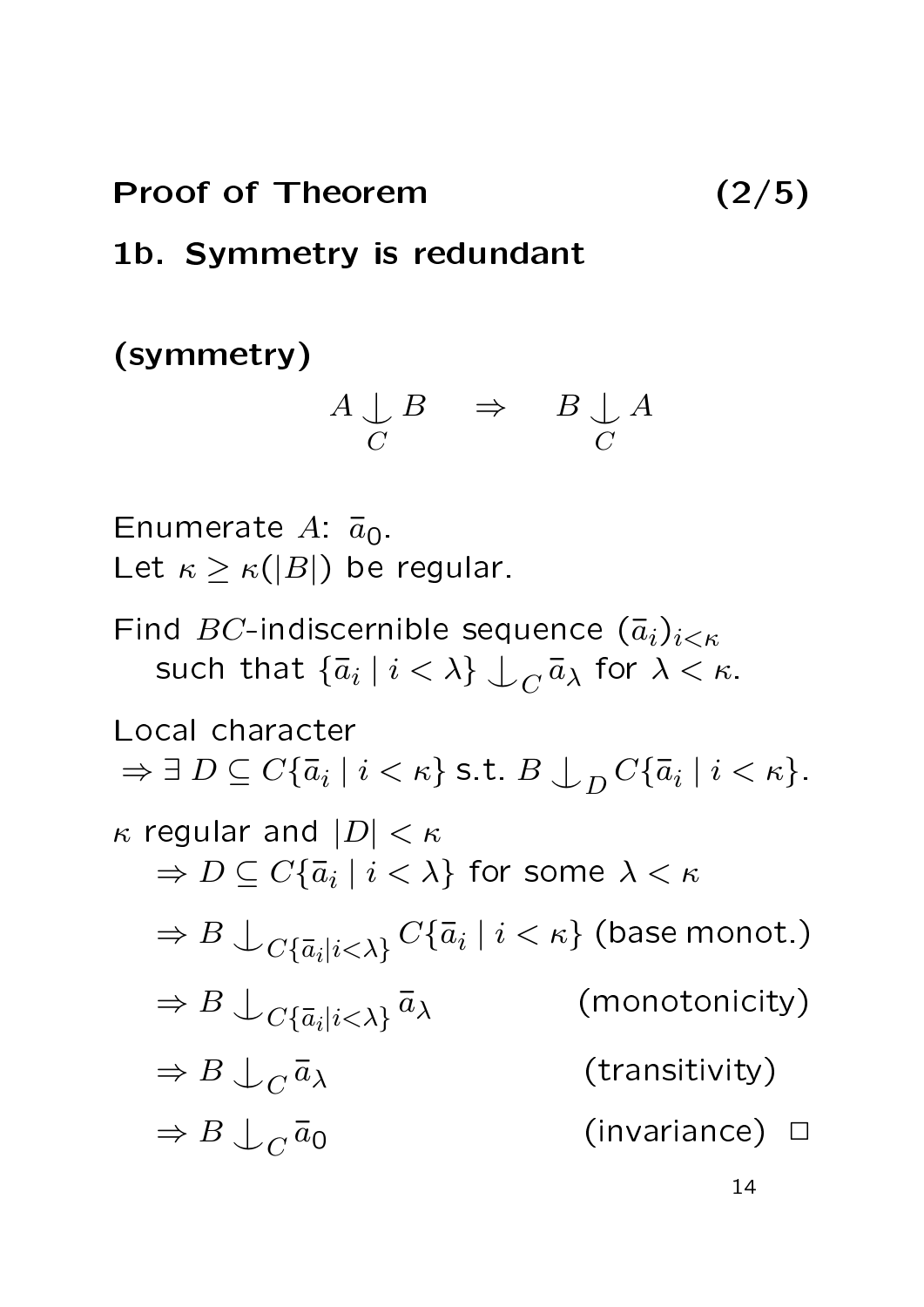Proof of Theorem (3/5)

2. Properties of  $\int^a$ 

 $\bigcup$ <sup>a</sup> satisfies all axioms except: base monotonicity.

Most axioms very straightforward.

Existence is existence of free amalgams over acl-closed sets (standard fact).

Extension follows from symmetry, existence and transitivity.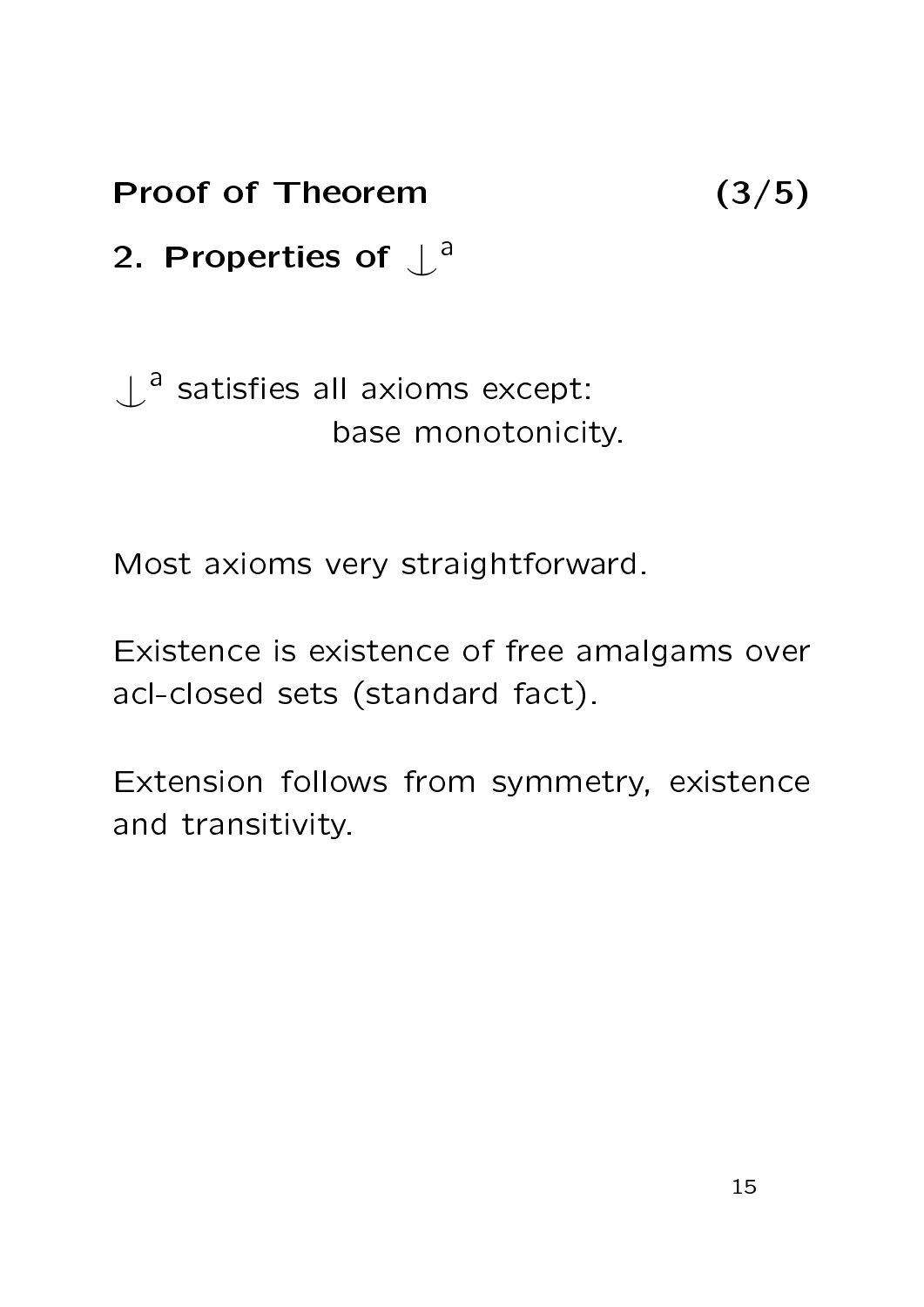Proof of Theorem (4/5)

3. Properties of  $\mathcal{L}^{\mathsf{m}}$ 

 $\mathcal{L}^{\mathsf{m}}$  satisfies all undeleted axioms except: extension, local character.

Base monotonicity was built into  $\mathcal{L}^{\mathsf{m}}$ .

Each of the other axioms is straightforward from the corresponding axiom for  $\int^a$ .